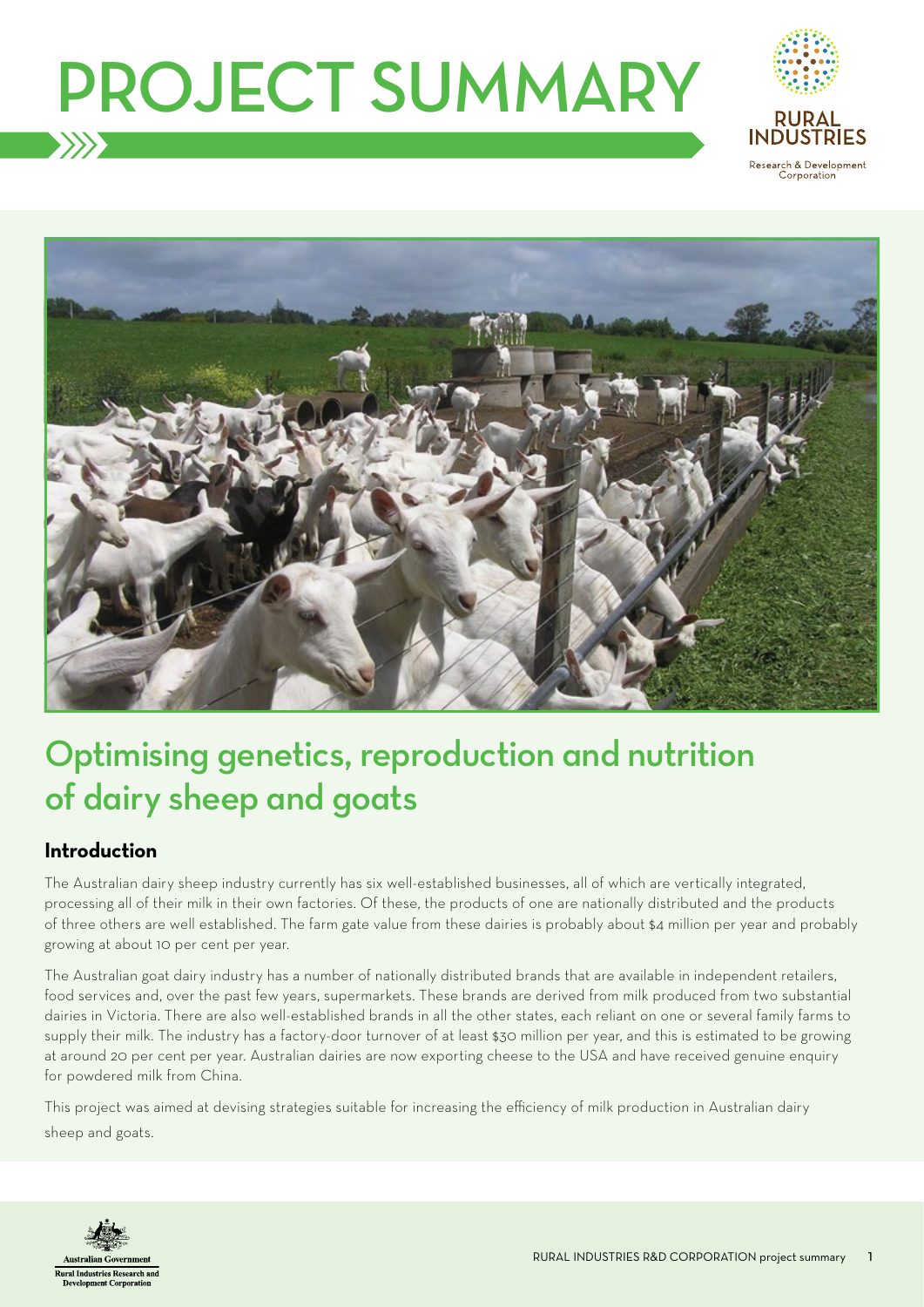

### **Background**

Dairy sheep and goat industries in Europe are several orders of magnitude larger than in Australia, and thus provide a substantial body of scientific and industrial experience for the small Australian industry to utilise. A 2007 tour of sheep and goat dairies in France and Spain highlighted some critical differences between their situations and that of ours in Australia. The most significant were:

- Year-round milk production is of more importance in Australia: European industries are based on seasonal milking that inevitably reduces prices. Consequently the Australian industries' competitive advantage is to produce fresh product with short shelf life for the domestic market. This necessitates year-round production in the face of annual cycles of photoperiod that induce changes in both animal reproduction and milk production. Year-round milking also makes it possible to vary the interval between lactations.
- Both sheep and goats milked in France and Spain are genetically superior to those milked in Australia: Sheep dairying in Greece, Spain and France is carried out with millions of sheep, derived from government-supported breeding programs that have led to breeds such as Lacunae, Chios and Assaf that routinely yield over 300 litres of milk. In contrast, East Friesland cross ewes milked at Meredith Dairy yield on average about 200 litres of milk per lactation.
- Concentrates form a more substantial portion of the ration than forage in Europe: European goats are housed and fed concentrates from weaning to puberty which leads to rapid growth rates while lactating goats are fed a mix of hay and concentrates. Feeding practices in Australia have generally included pasture feeding from weaning to puberty with concentrates added later.

These observations, together with findings from previous research using dairy animals, suggest a number of management strategies that, trialled successfully and evaluated rigorously, could be used in the Australian dairy sheep and goat industry.

#### **Aims/objectives**

The project aimed to establish technologies that would enable sheep and dairy goat farmers to cost-effectively produce year-round supplies of milk. Specific objectives included:

- 1. Determine how to manipulate photoperiod to increase milk production in sheep and goats
- 2. Determine optimum growth curves and optimum age and weight at first joining in dairy lambs and kids
- 3. Determine the optimum lactation length in goats
- 4. Determine the yield penalty from suckling lambs for several weeks before weaning
- 5. Evaluate the genetic merit of the Awassi breed
- 6. Determine how to maximise the intake of energy as whole grain and conserved grass (hay and silage), while minimising the incidence of acidosis in goats.

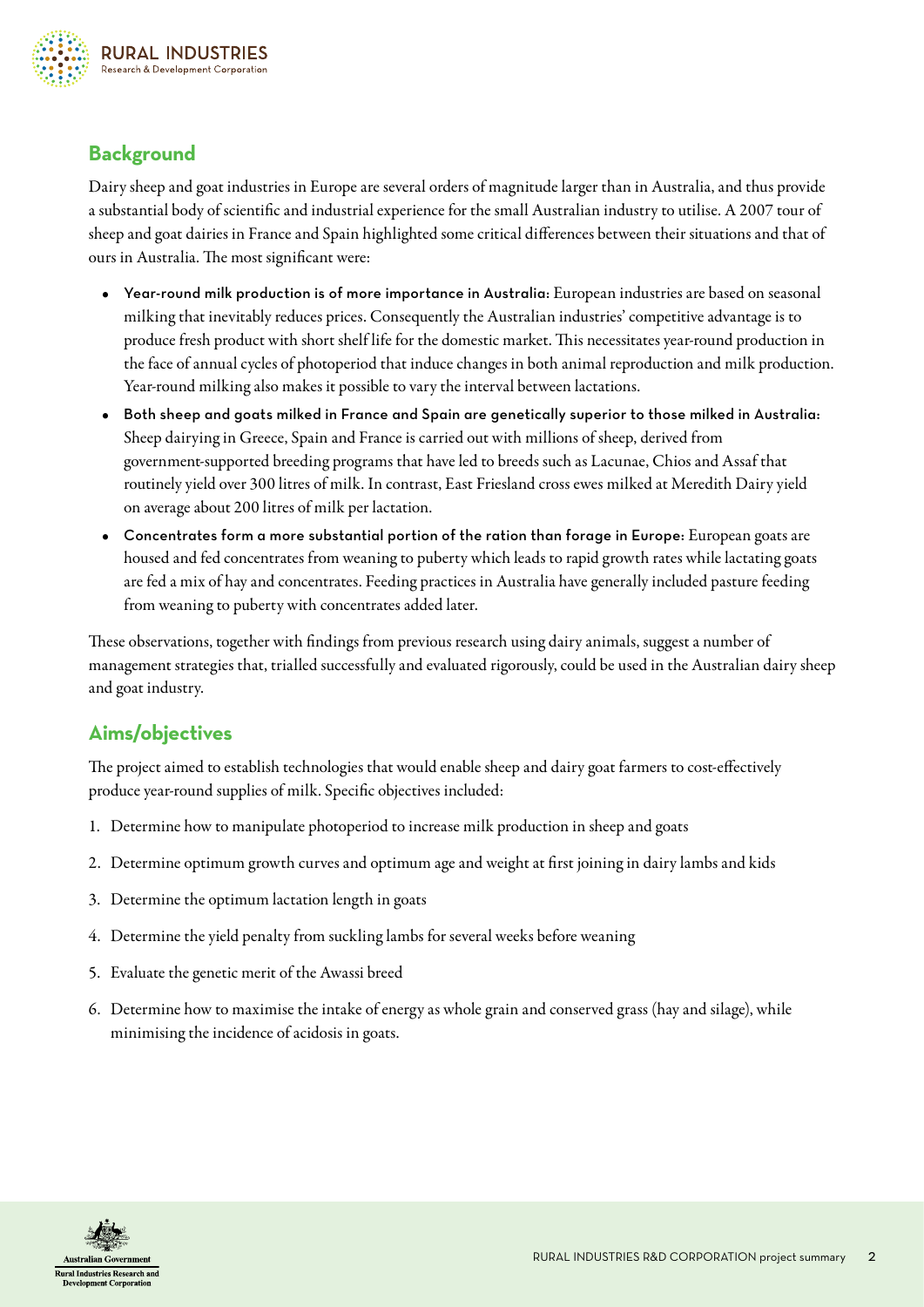

#### **Methods used**

Three methods of escalating effort were made to achieve each objective:

- 1. A comprehensive review of the scientific literature was first undertaken to determine which objectives could be met through published knowledge obtained using controlled experimentation in other countries, or in other species. Insights obtained in this way were corroborated by changing management practices at Meredith Dairy, Meredith, Victoria, to reflect them, and observing whether the desired change in milk production, animal health, or productivity was obtained.
- 2. When a gap in the literature was discovered, retrospective studies of the lactation records, and live-weight records of Meredith Dairy were conducted. The sheep and goats at Meredith Dairy have eartags used for radio frequency identification (RFID), which allows milk volume to be recorded at every milking for every animal, and live weight to be obtained at all stages of the production cycle (for example, weaning, joining, or kidding).
- 3. Some objectives could only be met by conducting controlled experiments, which were also undertaken at Meredith Dairy; for example to establish the effect of increased photoperiod on milk production.

#### **Results and key findings**

The results and key findings for experiments into **optimising reproduction** for increasing the efficiency of milk production include:

• Extended photoperiod influenced milk production throughout lactation, but the main benefits were in late lactation where both milk volume and yield of milk protein were increased. This was determined by randomly allocating goats in either early (5 to 20 days in milk) or late (190 to 210 days in milk) to either a normal photoperiod or a long day photoperiod (16 hours light, 8 hours dark) for 8 weeks (see Fig. 1).



Fig.1 Relationships between milk relative to baseline (week 0), for does receiving natural lighting in early  $(\blacksquare)$  or late  $(\blacktriangle)$  lactation and does exposed to LDPP in early  $(\Box)$  or late  $(\triangle)$ lactation. The standard error of the difference for the interaction between treatment, stage of lactation and week is displayed on the data for the does receiving natural lighting during early lactation. The P-values for effects of photperiod (P), stage of lactation (S), week of treatment (W),  $P \times S$ ,  $P \times W$ ,  $S \times W$  and  $P \times S \times W$  were <0.001, <0.001, 0.47, <0.001 and <0.001.

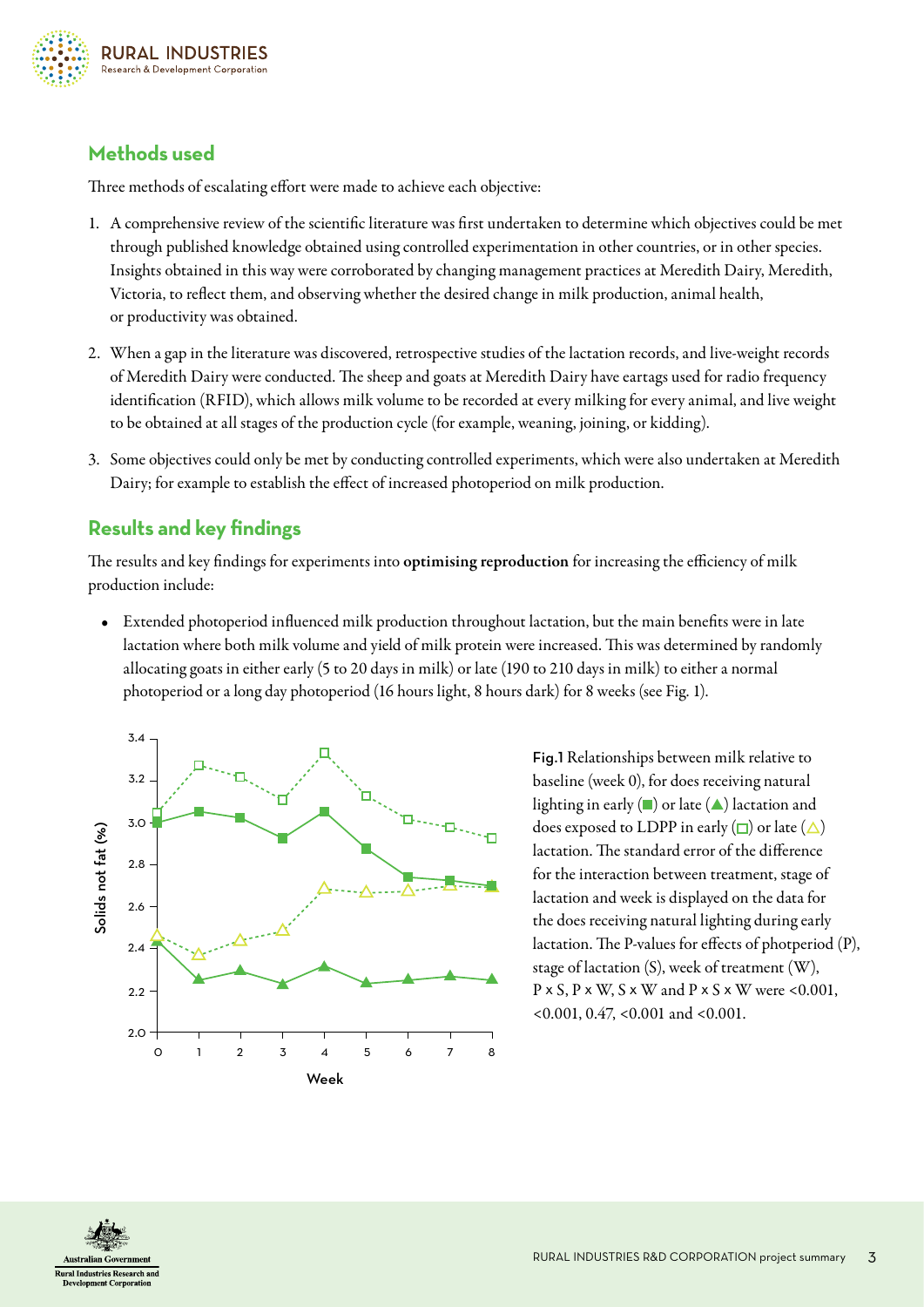

- While artificial lighting in late lactation is a cost-effective means of increasing milk production, lighting should not commence until late April, and joining should be completed within 8 weeks of lighting commencing. When a plasma progesterone concentration of greater than 1.5 pmol per litre was used as evidence of ovulation, the results show that under natural photoperiod, ovulatory activity was largely maintained until August, whereas under extended photoperiod ovulatory activity significantly declined by July. Exposure to males slightly alleviated this inhibitory effect of light.
- Joining goats at 7 months of age is more profitable than joining at 10 months of age. This is because a penalty of 0.25 litres per day of milk (the difference in milk production in the first 60 days of lactation for goats completing pregnancy and entering the dairy as 7-month old (1.75 litres per day) or 10-month old goats (2.01 litres per day) equates to only 75 litres in a 300-day lactation. Goats joined at 7 months of age had produced an average of about 150 litres of milk by the time those joined at 10 months of age would have kidded.
- A database built from information collected at Meredith Dairy including age at which a ewe lamb reaches 45 kg (i.e. 60 per cent of mature live weight), weight at lambing and 200-day milk production at first and subsequent lactations was investigated to determine optimum age and weight at first joining in dairy lambs. Analyses indicated that 210 days and 45 kg are below the threshold values that permit a maximum yield at first lactation, although correlations found indicate that only about 10 per cent of yield is explained by variation in age and weight, whereas 25 per cent of variation is due to fixed causes (which importantly, include genotype).
- Satisfactory pregnancy rates for goats can be achieved with a single mating following the use of a controlled intravaginal releasing device (CIDR) and pregnant mare serum gonadotrophin (PMSG). In comparing the time of PMSG administration relative to CIDR withdrawal, it was found that the proportion of goats pregnant was significantly higher in goats treated with PMSG two days before CIDR withdrawal, and was not increased by the insertion of a second CIDR after mating (see Table 1). Further work is required aimed at increasing the proportion coming into oestrus and to clarify whether reducing feed intake after mating increases pregnancy rates.

Table 1. The proportion of does that kidded after a single mating at synchronised oestrus, at which PMSG was given 0 or 48 hours before CIDR withdrawal, and half the mated does received a second CIDR 14 days after mating.

|                          | Time of PMSG administration<br>relative to CIDR withdrawal | Total          |       |
|--------------------------|------------------------------------------------------------|----------------|-------|
|                          | minus $48h$                                                | O <sub>h</sub> |       |
| No CIDR after mating     | 14/21                                                      | 10/26          | 24/47 |
| <b>CIDR</b> after mating | 14/26                                                      | 10/22          | 24/48 |
| Total                    | 28/47                                                      | 20/48          | 48/95 |

- It is probable that the benefits of delaying joining of ewe lambs beyond 7 months age or 45 kg live weight will be more than offset by the losses of delaying the onset of both the first and subsequent lactations. However, more definitive evidence for this must await controlled experiments at which lambs are mated at pre-planned weights and ages in factorial experiments (which will be very expensive to carry out).
- Lambs in dairy ewes should be weaned within 48 hours of birth for optimum milk production. Milk production was reduced by about 25 per cent by suckling lambs for 3 to 4 weeks before milking (P<0.01) (see Table 2). The reduction in milk yield is a consequence of suckled ewes drying off faster and yielding less milk for a given number of days in milk.

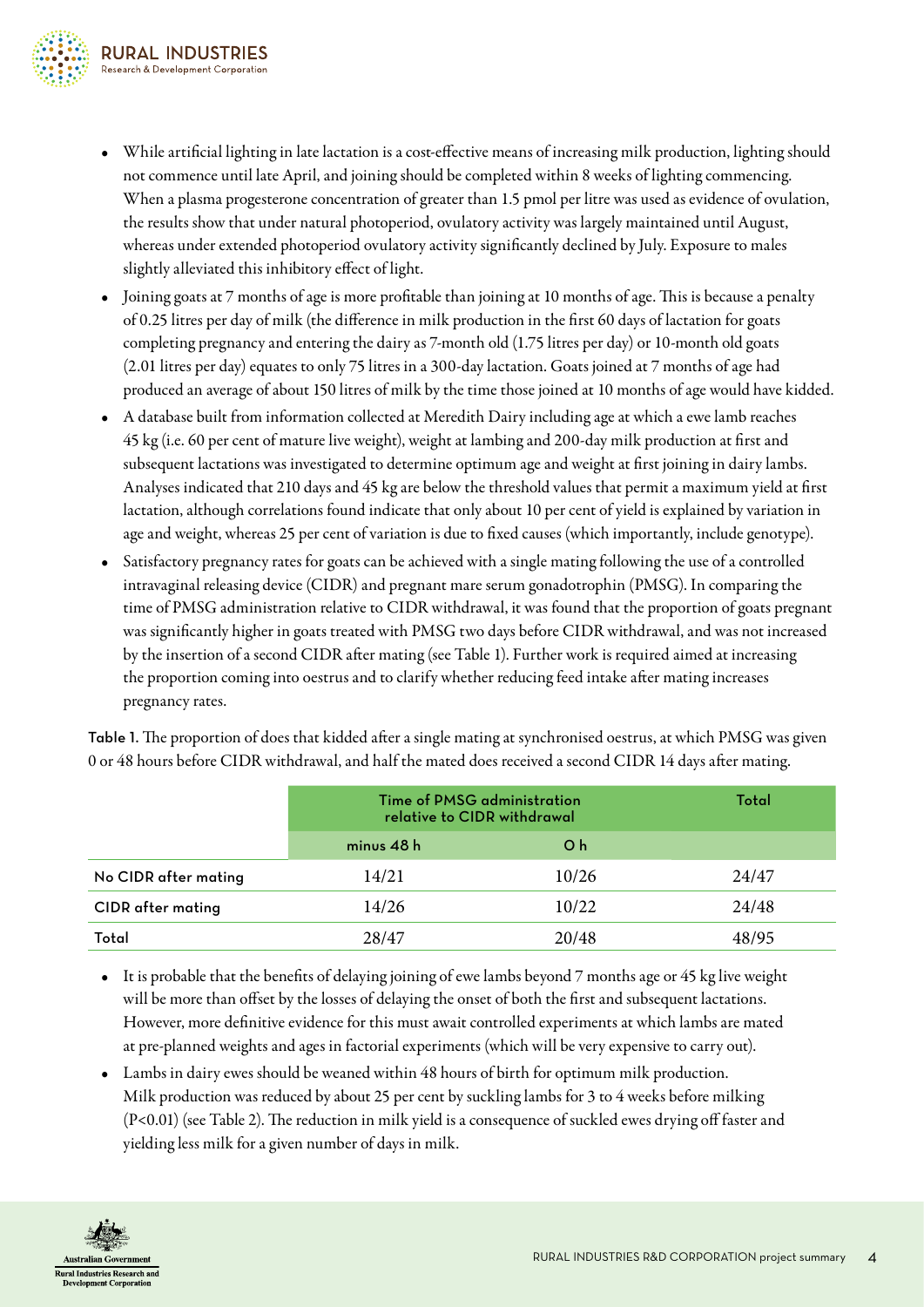

Table 2. Mean 200-day milk yield from early weaned (lambs removed at 24 hours after birth) or suckled (lambs weaned at 3 to 4 weeks).

|              | n   | Total milk yield per sheep (L) |  |  |
|--------------|-----|--------------------------------|--|--|
| Early weaned | 117 | 173.36                         |  |  |
| Suckled      | 161 | 129.70                         |  |  |



The results and key findings from investigations evaluating the Awassi breed for optimising genetics for increasing the efficiency of milk production include:

• Following a breeding program involving the use of frozen Awassi semen and later the purchase of almostpurebred Awassi rams, milk production from Awassi cross ewes and East Friesland cross ewes was compared. The Awassi cross did not significantly affect milk yield compared to the East Friesland crossbreds (see Table 3) *(overleaf).*

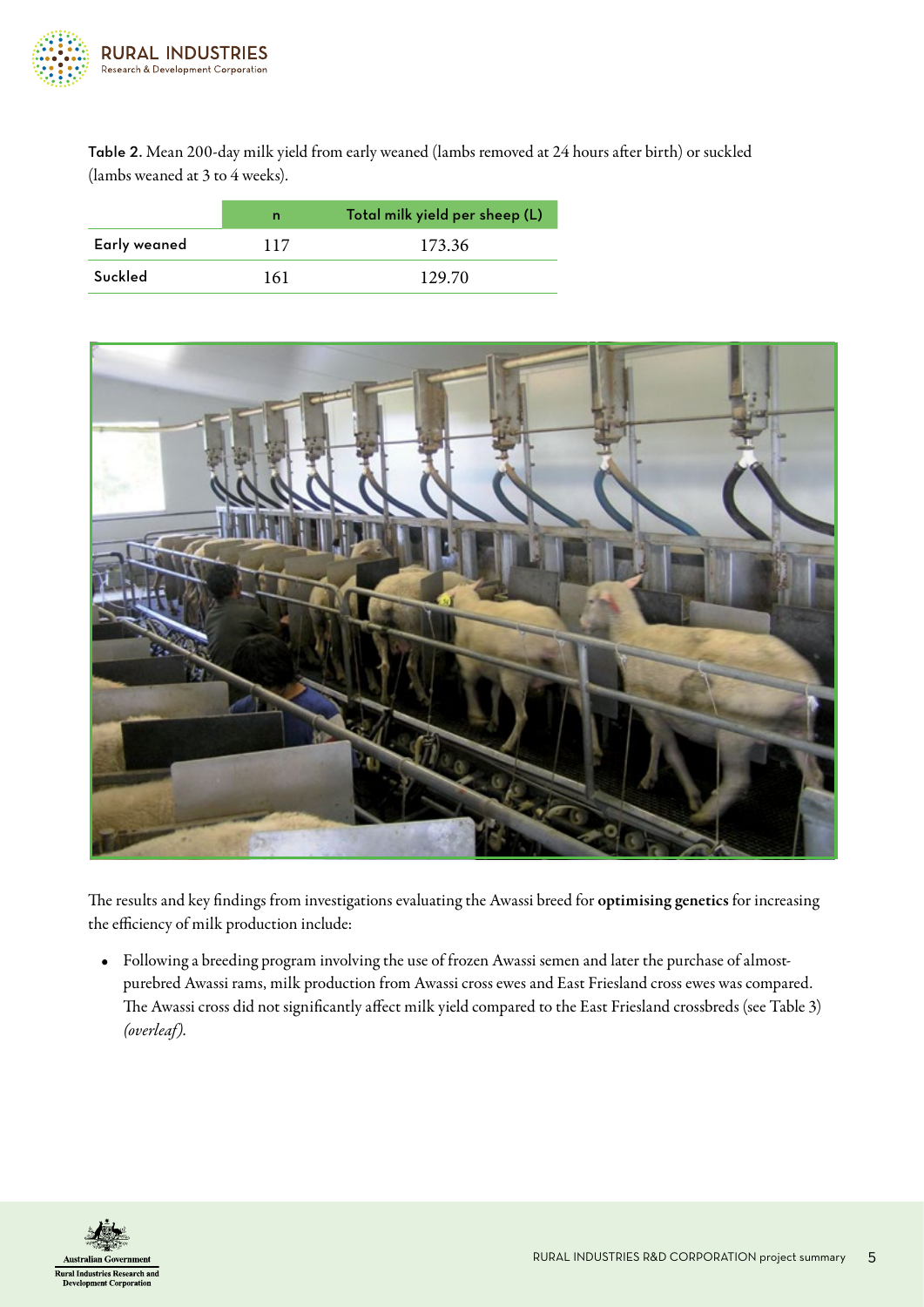

Table 3. The 200-day yield of Awassi cross ewes (50 per cent Awassi, about 3/8 East Friesland) and East Friesland cross ewes (EF: about 5/8 East Friesland, self-replacing Meredith stock), at first and second lactation, where lambs were weaned at 24 hours after lambing, or 3 to 4 weeks after lambing.

| Wean     | Lactation | <b>Breed</b> | $\mathbf n$ | 200-day yield (L) | <b>SE</b> |
|----------|-----------|--------------|-------------|-------------------|-----------|
| 24 hours |           | Awassi       | 109         | 157               | 7         |
|          | 2         | Awassi       | 72          | 202               | 17        |
| 3 weeks  |           | Awassi       | 18          | 140               | 37        |
|          | 2         | Awassi       | 39          | 156               | 21        |
| 24 hours |           | EF           | 1058        | 152               |           |
|          | 2         | EF           | 1169        | 205               |           |
| 3 weeks  |           | EF           | 268         | 112               | 8         |
|          | 2         | EF           | 249         | 176               | 8         |

• The Awassi cross sheep had an extraordinary susceptibility to footrot. A strain that has been present at Meredith Dairy for many years, and is benign in the East Friesland cross ewes, was virulent in the Awassi cross ewes.

- The Awassi crossbreds also have a relatively flighty temperament and the lambs are remarkably difficult to train to drink from an automatic lamb rearing machine.
- The Awassi breed may increase milk production by an as yet to be fully defined amount, but substantial effort will be required to turn them into an easy-care breed.

The results and key findings for investigations into optimising nutrition for increasing the efficiency of milk production include:

- Neutral detergent fibre of 30 per cent of the ration will prevent sub-acute ruminal acidosis. Provided this parameter is fixed (along with the per cent of protein in the ration) carbohydrate source has little measurable effect on milk production. Experiments incorporated either cracked wheat, BioProtect-treated cracked wheat or cracked corn into the feeding ration of goats in late pregnancy and early lactation. It was found that there was no statistical difference between treatment groups for milk solids, milk fat and milk protein. Neither feed intake, nor milk production varied with treatment, meaning that wheat is suitable for feeding during the transition from pregnancy to lactation. This is satisfactory, insofar as wheat is usually the cheapest source of metabolisable energy in Australia (aside from pasture).
- One feeder space per two animals is adequate for dairy goats fed total mixed ration ad libitum. To determine if milk yield, weight gain and feed intake in fresh milking dairy goats are affected by altering pen space and feeding space, early lactation goats were placed into one of four treatments (normal (N: 1.5 square metre per goat) or high (H: 1 square metre per goat) stocking density; together with either one feeder space per goat (N: 30 cm per goat) or one feeder space per two goats (R: 15 cm per goat); see Fig. 2)). The goats remained in each treatment for a period of two weeks and then changed to a different treatment such that each goat experienced each treatment. The mean milk production for the first two treatment periods showed no significant difference between any of the four treatments. A preliminary analysis shows no difference in feed intake, milk composition or agonistic behaviour between the four treatments.
- The current recommendation of 1.5 square metres of floor space does not limit milk production in milking goats.